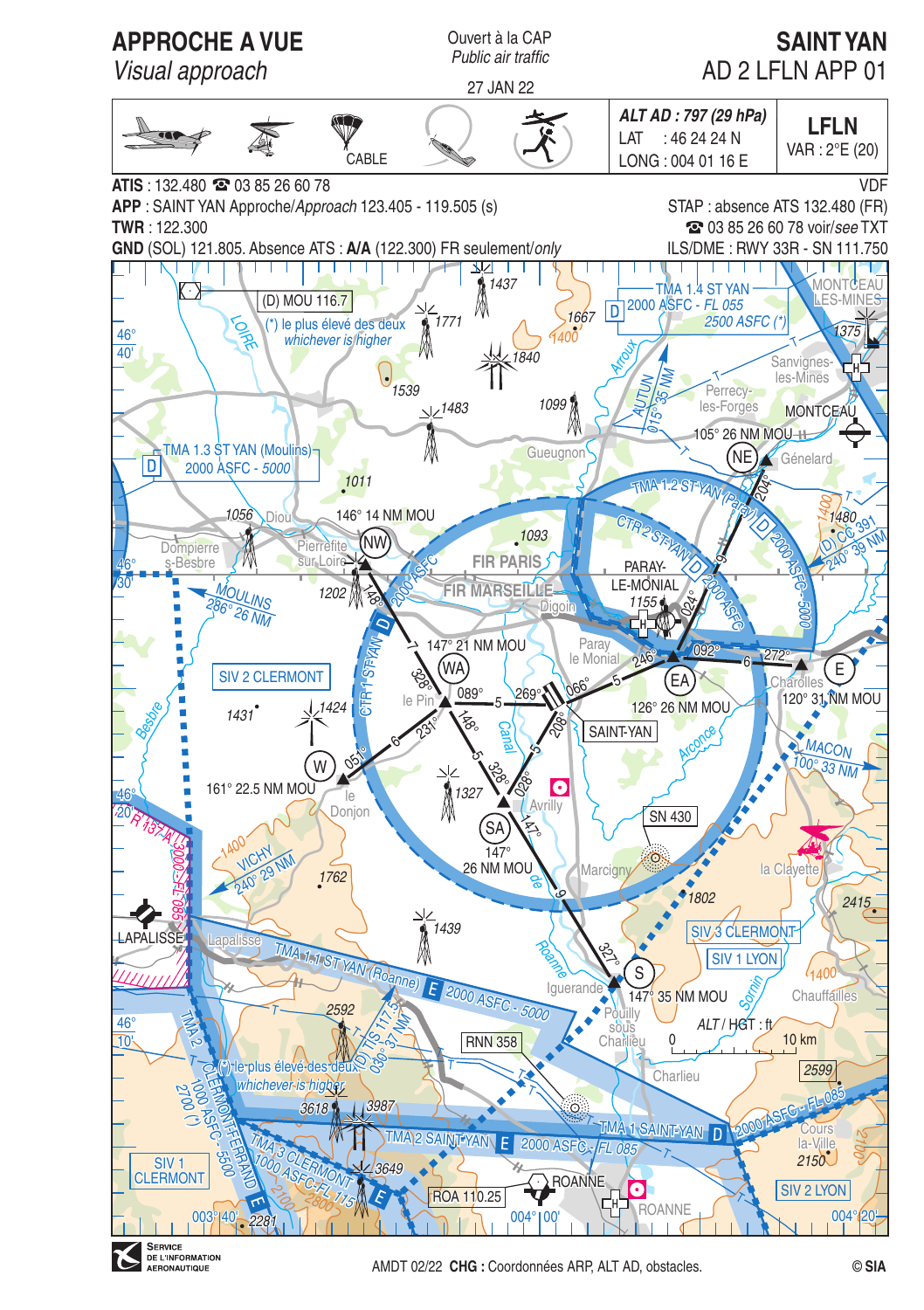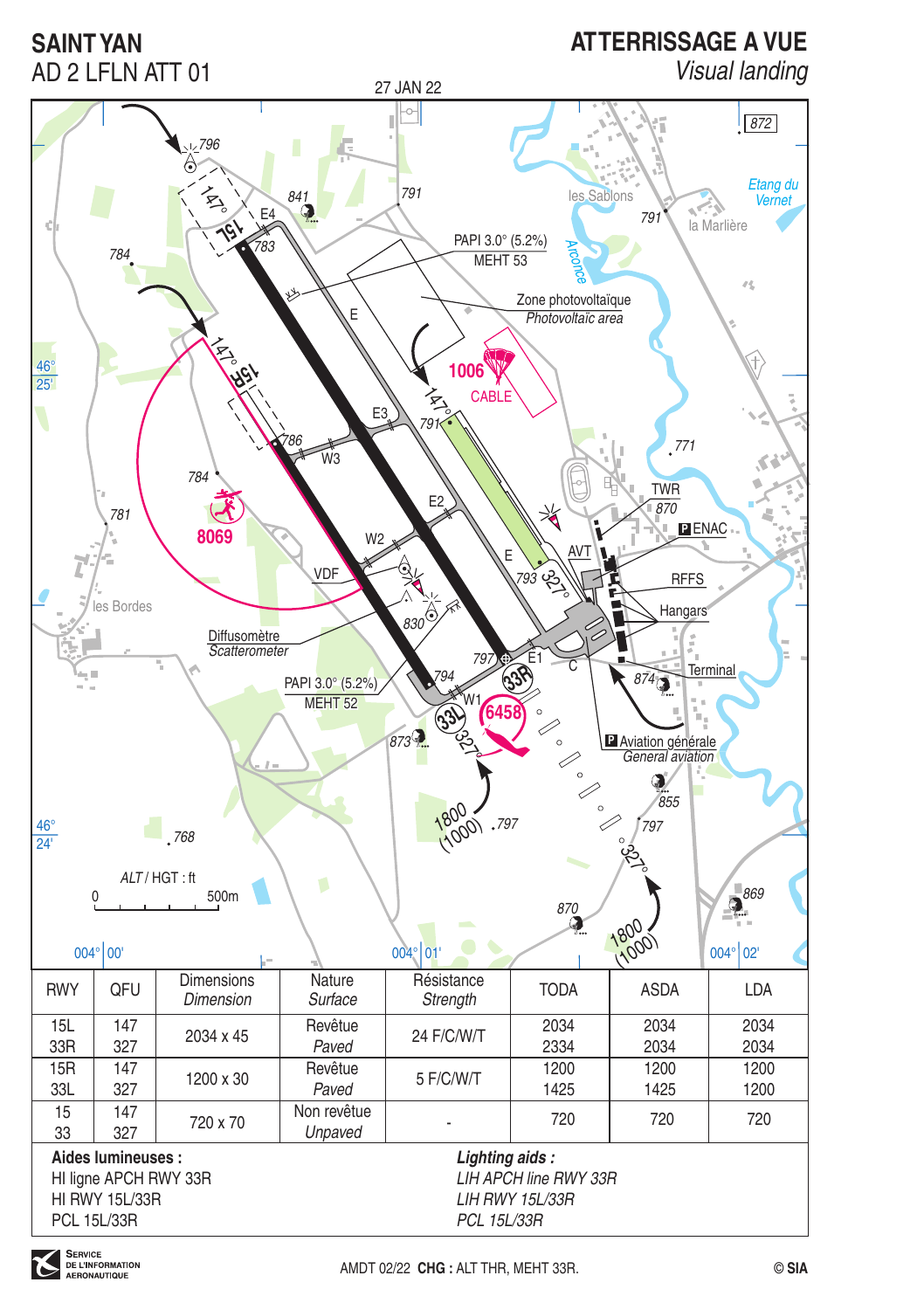# **AIRES DE STATIONNEMENT**

# Parking areas

27 JAN 22

# **SAINT YAN** AD 2 LFLN APDC 01

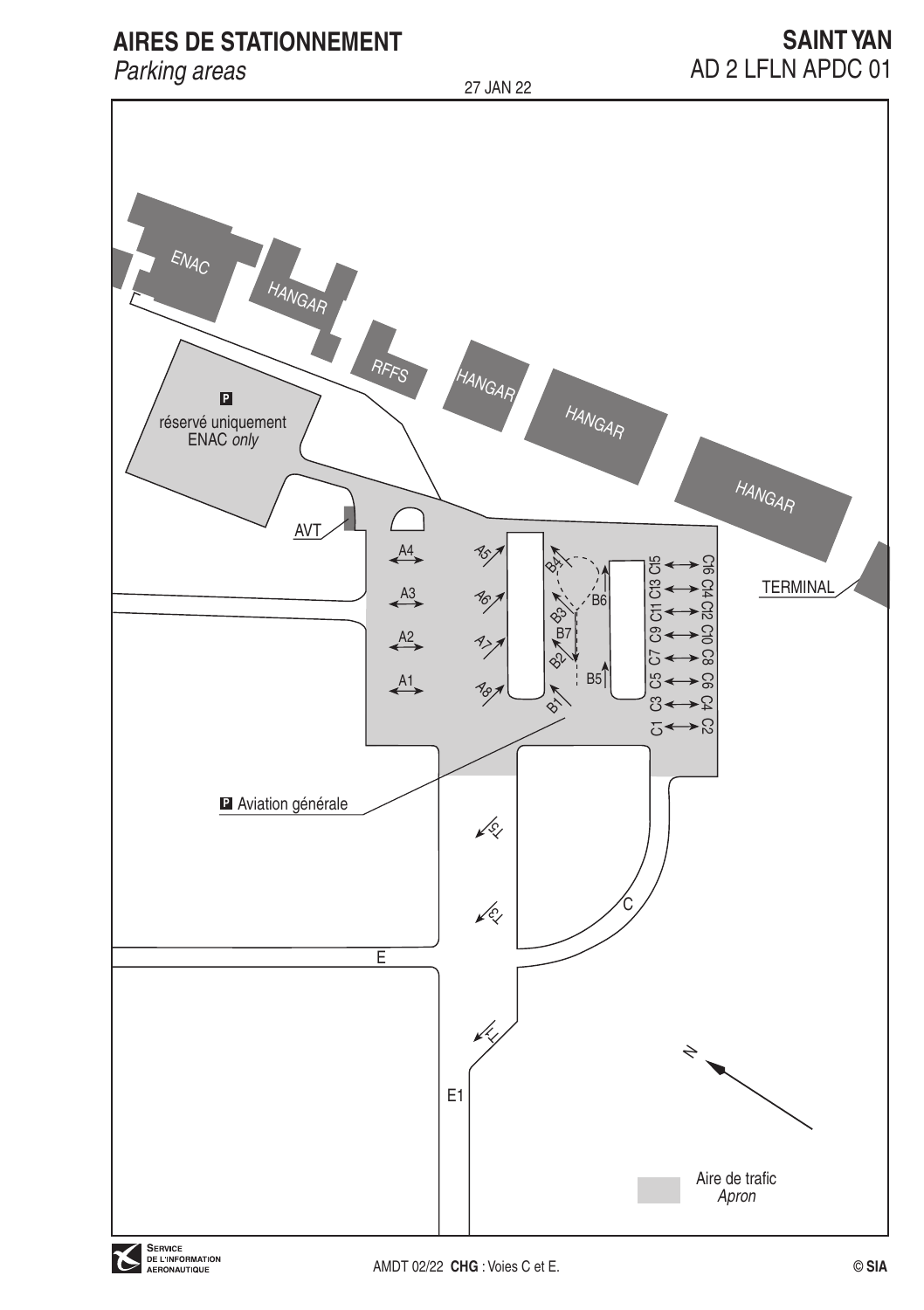## **SAINT YAN**

### **Consignes particulières / Special instructions**

#### **Conditions d'utilisation de l'AD**

AD réservé aux ACFT munis de radio. AD interdit aux planeurs. RWY revêtue 15R/33L réservée aux aéronefs autorisés par l'exploitant d'aérodrome ou les services ATS.

#### **Procédures et consignes particulières Procedures and special instructions**

QFU 327° préférentiel cause procédures IFR. Circuits basse hauteur : uniquement à l'ouest dans le cadre des vols d'entraînement avec instructeur à bord. MNM 500 ft AAL

AD sensible au bruit - Eviter le survol des zones habitées avoisinantes.

Essais moteur avant décollage en T1, T3 et T5.

Demi-tour interdit hors HOR ATS sur piste 15/33 non revêtue.

Demande de vol avec assistance : LUN - VEN : HOR ATS, uniquement à rffs.lfln@aeroportsaintyan.fr ←

### **VFR Spécial Special VFR**

Itinéraires VFR spécial d'entrée et de sortie de la CTR recommandés pour les VFR.

En présence de trafic IFR, MNM MTO pour ACFT et HEL (CTR) : VIS : 3000 m.

- Points de compte rendu

#### **AD operating conditions**

AD reserved for radio-equipped ACFT. AD prohibited to gliders. Paved RWY 15R/33L reserved to ACFT authorized by AD operator or ATS.

Preferred QFU 327°: due to IFR procedures. Low height traffic circuits : West of AD only within the context of training flights with an instructor on board. MNM 500 ft AAL

Noise sensitive AD - Avoid overflying the surrounding built-up areas.

Engine tests before Take-off on T1, T3 and T5.

Outside ATS SKED, half turn prohibited on unpaved RWY 15/33.

Flight request with assistance : MON - FRI : ATS SKED, only at rffs.lfln@aeroportsaintyan.fr

Special VFR incoming and outgoing routes of the CTR are recommended for VFR flights. With IFR traffic, ACFT and HEL MTO MNM (CTR): VIS

 $.3000 \; m$ 

| <b>Points</b> | Coordonnées<br>Coordinates | <b>Noms</b><br><b>Names</b>                                                                                    |
|---------------|----------------------------|----------------------------------------------------------------------------------------------------------------|
| NE            | 46°34'55"N - 004°14'22"E   | Génelard                                                                                                       |
| Е             | 46°26'02"N - 004°16'30"E   | Charolles                                                                                                      |
| ΕA            | 46°26'24"N - 004°08'27"E   | Paray le Monial, embranchement ferroviaire au SE de la ville<br>Paray le Monial, railway branchline SE of town |
| s             | 46°12'11"N - 004°04'40"E   | lquerande                                                                                                      |
| SΑ            | 46°20'05"N - 003°57'46"E   | ABM W ville d'Avrilly, ABM E château d'eau d'Avrilly<br>ABM W of town of Avrilly, ABM E water tower of Avrilly |
| W             | 46°21'02"N - 003°47'38"E   | Le Donjon                                                                                                      |
| WA            | 46°24'25"N - 003°54'03"E   | Le Pin, château d'eau au SE de la localité<br>Le Pin, water tower SE of the town                               |
| <b>NW</b>     | 46°30'24"N - 003°48'58"E   | Pierrefite sur Loire                                                                                           |

#### **Equipement AD AD equipment**

Equipement de surveillance du trafic : AD équipé de radar secondaire. (voir AD 1.0). STAP et PCL hors ATS.

PCL sur celule photoélectrique.

STAP paramètres disponibles (FR) : vent, VIS, base des nuages, T, DP, QNH, QFE.

### **Consignes particulières de radiocommunication Special radiocommunication instructions**

Panne de radiocommunication :

Si possible, utiliser un téléphone portable pour contacter la TWR.

Traffic surveillance equipment : AD equipped with secondary surveillance radar. (see AD 1.0). STAP and PCL without ATS. PCL on photoelectric cell. STAP : available data (FR) : wind, VIS, cloud base, T, DP, QNH, QFE.

Radiocommunication failure : As far as possible, use a cellphone to contact TWR.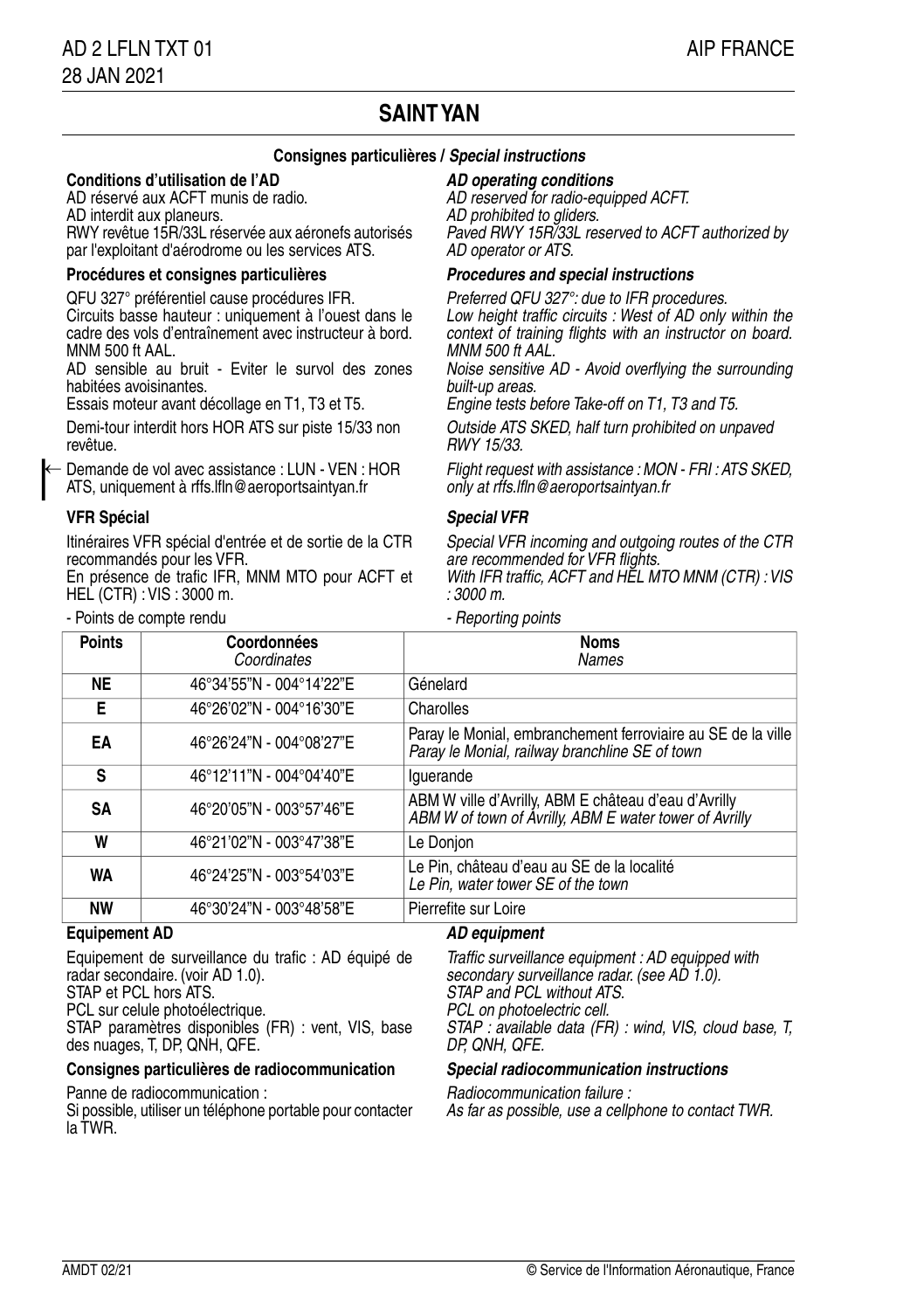## **SAINT YAN**

La partie 2 de la CTR peut être déclassée en G au profit de certaines activités spécifiques selon les modalités décrites par le protocole entre les bénéficiaires et le centre de contrôle d'approche de ST YAN.

#### ←

Activité réelle connue de SAINT YAN APP et CLERMONT INFO.

Activité de parachutisme ascensionnel (1006) dans le NE de l'AD :

1300 ft ASFC, HJ seulement, câble non balisé.

← SAM, DIM et JF : 0800-1800. Autres jours : activable LUN - VEN 0800 - 1800 par NOTAM selon protocole (ETE - 1HR). Voltige sur AD (N° 6458) : ETE : 0600-SS, HIV : 0700- SS, 1500 AAL - FL 045, PPR SAINT-YAN TWR, ou A/A ; Pour les stages, autorisation délivrée par l'exploitant AD.

AEM (N° 8069) 500 ft ASFC. SAM, DIM et JF : SR-SS hors activation de la CTR SAINT-YAN. RWY 15R/33L inutilisable durant cette activité.

### **Activités diverses Special activities**

CTR part 2 may be downgraded to class G for the benefit of special activities according to modalities described by the protocol between users and ST YAN ACC.

Actual activity on SAINT YAN APP and CLERMONT INFO.

Paragliding activity (NR 1006) located in the NE of  $AD$ :

1300 ft ASFC , daylight hours only, non-marked cable.

SAT, SUN and public HOL: 0800 - 1800.

Other days : activable MON - FRI 0800 - 1800 by NOTAM according to protocol (SUM - 1 HR).

Aerobatics (NR 6458) overhead AD : SUM : 0600-SS, WIN : 0700-SS, 1500 AAL - FL 045 PPR SAINT-YAN TWR, or A/A ; For courses, authorization issued by AD operator.

AEM (NR 8069) 500 ft ASFC. SAT, SUN and public HOL: SR-SS outside CTR SAINT-YAN activation. RWY 15R/33L unusable during this activity.